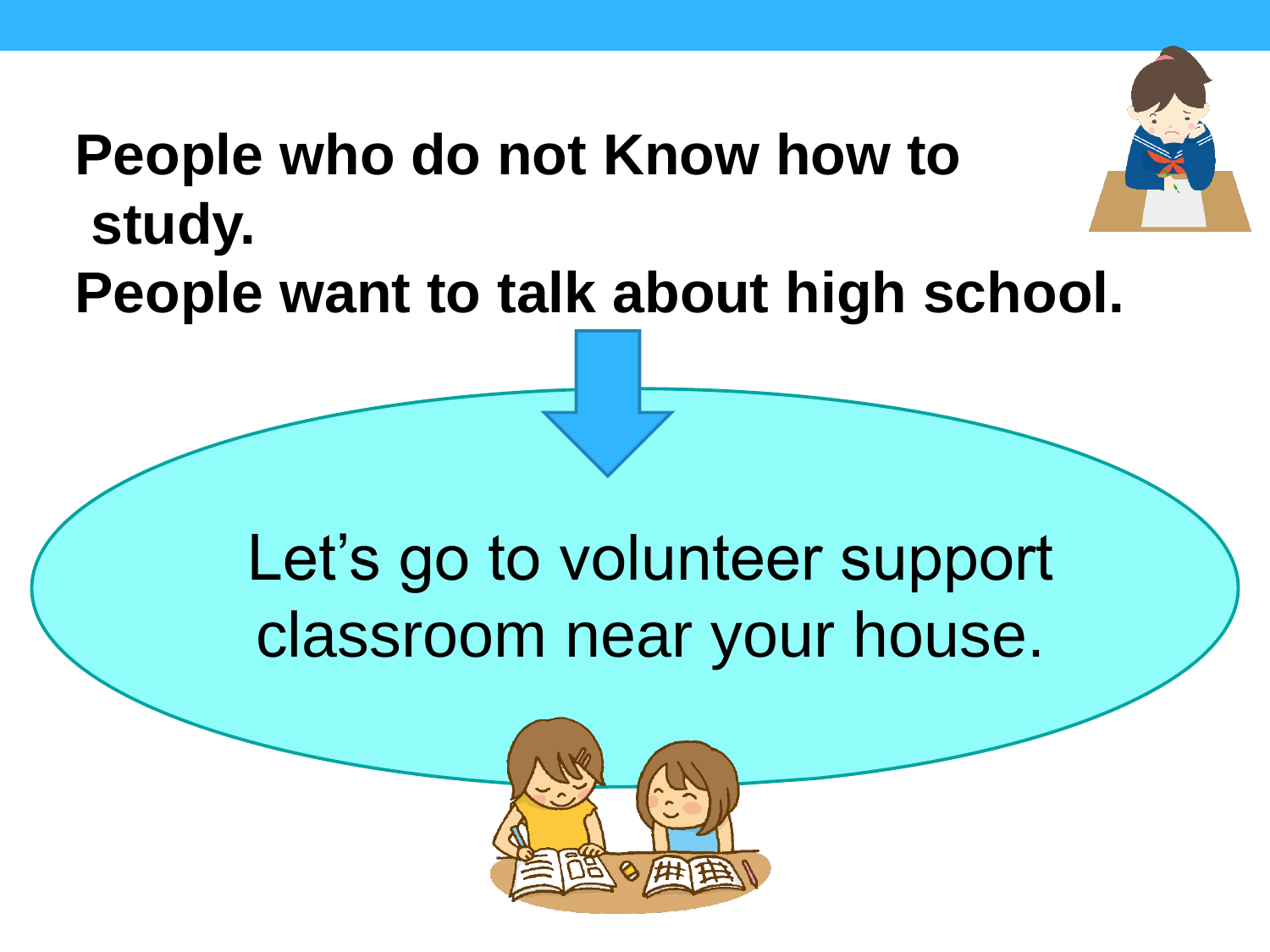### **Volunteer Support and Consultation Groups**

| Arakawa-ku      | Tabunka Free School<br>- Main Campus<br>(Tabunka Kyōsei Center Tokyo)            | (1) Machiya Station (Tokyo metro Chiyoda-line, Keisei-line)<br>(2) Arakawa City Office Station (Toden-line)<br>3 JR Mikawashima Station (Joban-line)<br>TEL/FAX:03-6807-7937<br>e-mail: info@tabunka.or.jp<br>URL: https://tabunka.or.jp/en/ |
|-----------------|----------------------------------------------------------------------------------|----------------------------------------------------------------------------------------------------------------------------------------------------------------------------------------------------------------------------------------------|
| Nerima-ku       | <b>CCS Nerima Center</b>                                                         | <b>Shakujii Koen Station (Seibu Ikebukuro-line)</b>                                                                                                                                                                                          |
|                 | <b>X</b> Online support<br>from January 2021                                     | $e$ -mail: $ccs@e$ -mail.jp<br>URL:http://ccs-ngo.main.jp/                                                                                                                                                                                   |
| Suginami<br>-ku | <b>Tabunka Free School</b><br>- Suginami Campus<br>(Tabunka Kyōsei Center Tokyo) | logi Station (Seibu Shinjuku-line)<br>TEL/FAX: 03-6915-0200<br>Email:info@tabunka.or.jp<br>URL: https://tabunka.or.jp/en/                                                                                                                    |
| Adachi-ku       | <b>YSC</b><br><b>Global School</b><br>Adachi · Takenotsuka                       | <b>Takenotsuka Sation (TOBU SKYTREE Line)</b><br>e-mail:gs_adachi@kodomo-nihongo.com<br>URL: https://www.kodomo-nihongo.com/                                                                                                                 |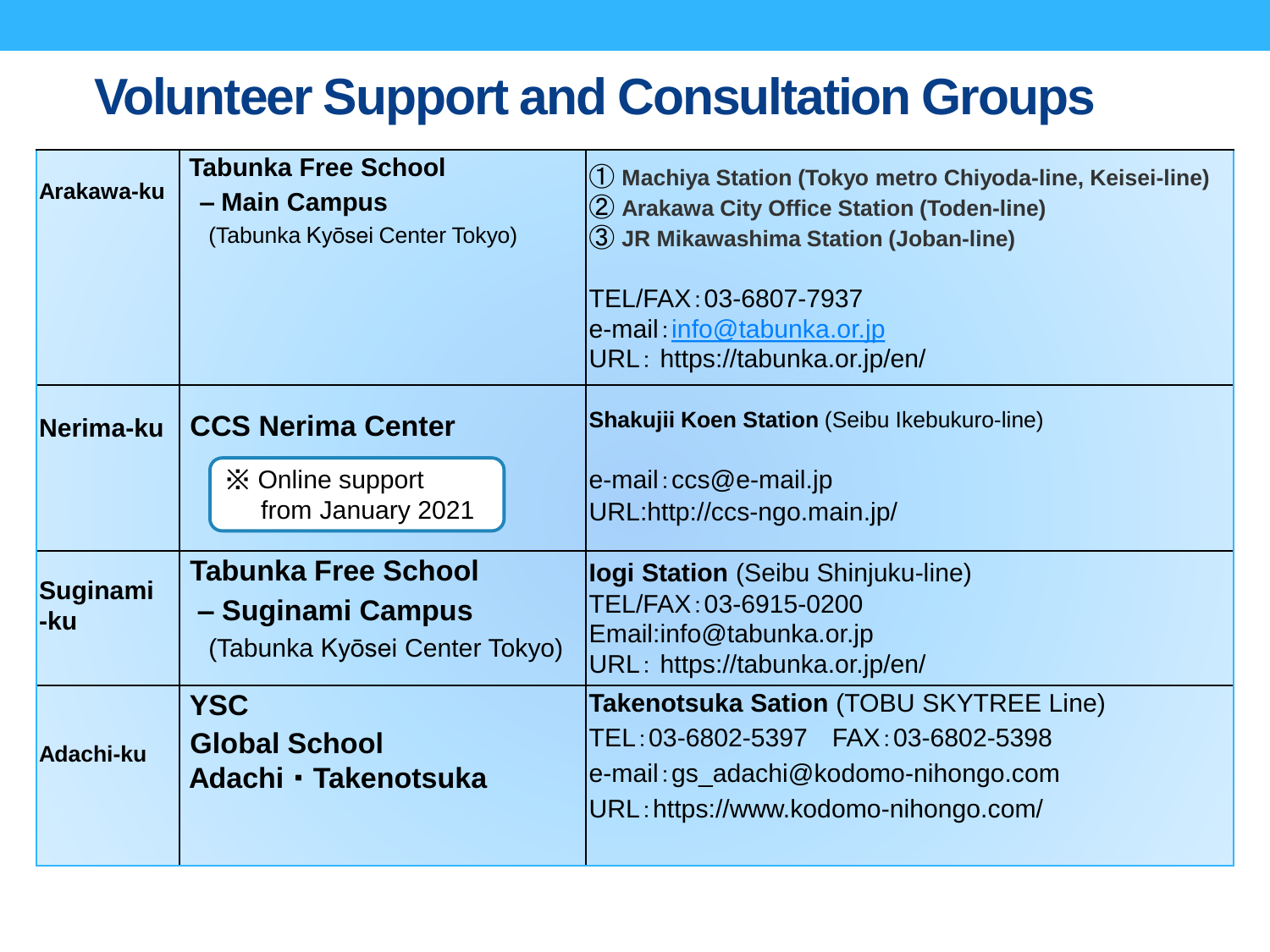#### **Volunteer Support and Consultation Groups**

| Ohta-ku                 | <b>OCNet</b><br>Incorporated                 | <b>Hasunums Station</b><br>(Tokyū Tamagawa-line, Ikegami-line)<br>TEL / FAX: 03-3730-0556<br>e-mail: jimukyoku@ocnet.jp<br>URL: http://www.ocnet.jp/ja/nihongo/kodomo_nihongo.html |
|-------------------------|----------------------------------------------|------------------------------------------------------------------------------------------------------------------------------------------------------------------------------------|
|                         | Legato Ota                                   | <b>Kamata</b> Station (JR Keihintohoku-line)<br>TEL/FAX: 03-3731-3831<br>URL: http://legatoota.jp/index.html                                                                       |
| <b>Shinagawa</b><br>-ku | <b>IWC</b><br>Kokusai Shimin no Kai          | <b>Omori Station</b> (Keihintohoku-line)<br>e-mail: iwc@npo-iwc.com<br>URL: http://www.npo-iwc.com                                                                                 |
|                         | <b>CCS</b><br><b>Meguro Center</b>           | <b>Meguro Station</b> (JR Yamanote-line,<br>Tokyo Metro Nanboku-line,<br>Tokyū Meguro- line)                                                                                       |
|                         | <b>X</b> Online support<br>from January 2021 | e-mail: ccs@e-mail.jp<br>URL:http://ccs-ngo.main.jp/                                                                                                                               |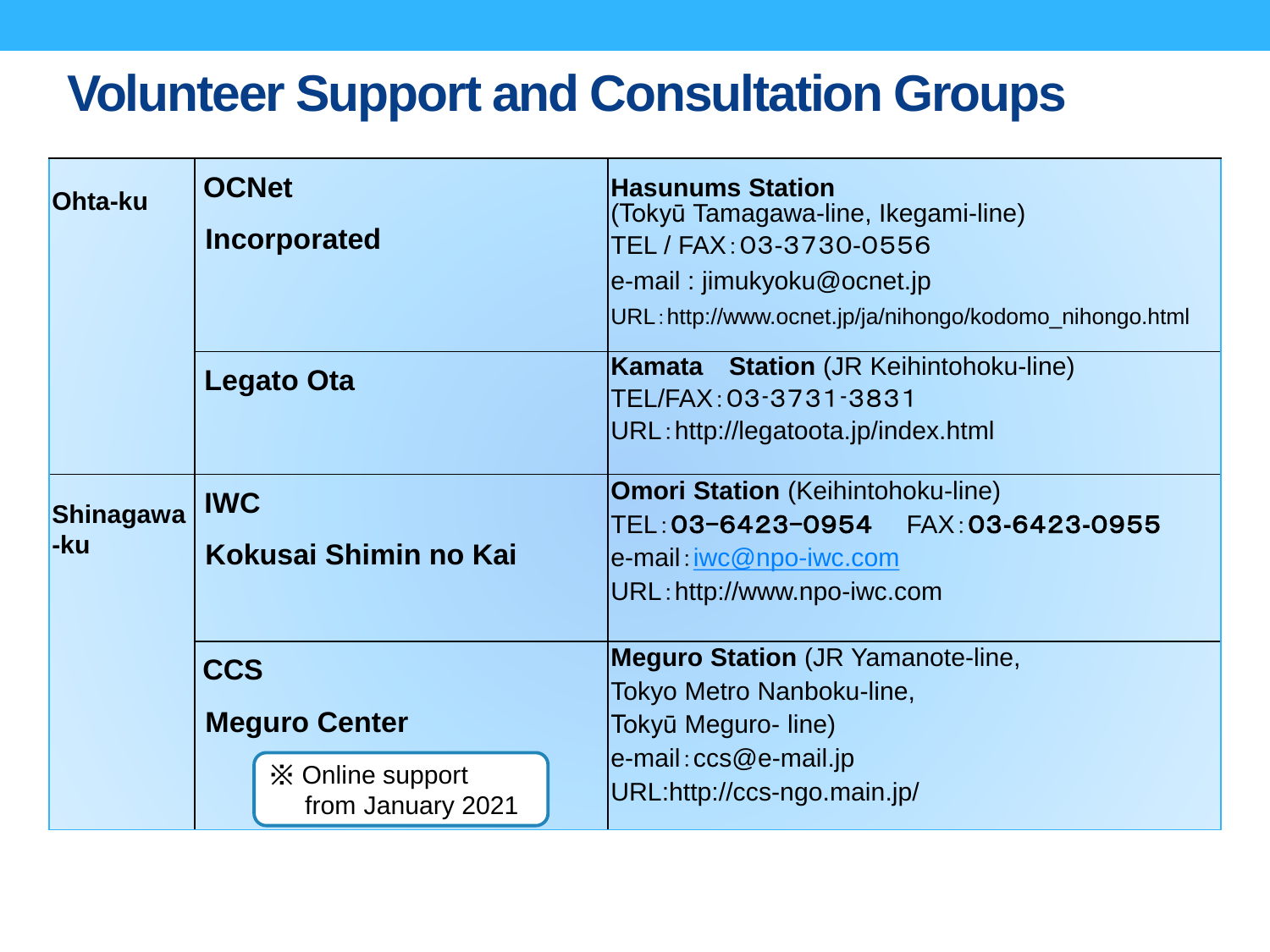| <b>Shinagawa</b><br>-ku<br><b>Bunkyo</b><br>-ku | <b>CTIC</b><br>(Catholic Tokyo<br><b>International Center)</b><br>Japanese language<br>support class<br>at TOYO University<br>(SPIRIT) | <b>Meguro Station (JR Yamanote-line,</b><br>Tokyo Metro Nanboku-line, Tokyū Meguro-line)<br>Tel: 03-5759-1061    Fax: 03-5759-1063<br>URL: https://ctic.jp/en/<br><b>Hakusan Station</b> (Toei Subway Mita-line)<br>5 minute from exit A3 to Main gate, South Gate<br>5 minute from exit A1 to West gate<br>e-mail: gakusupo@yahoo.co.jp |
|-------------------------------------------------|----------------------------------------------------------------------------------------------------------------------------------------|------------------------------------------------------------------------------------------------------------------------------------------------------------------------------------------------------------------------------------------------------------------------------------------------------------------------------------------|
|                                                 | <b>X</b> Currently, only online<br>support is available.                                                                               | URL: http://spirit.toyo.ac.jp/                                                                                                                                                                                                                                                                                                           |
| Musashino-<br>shi                               | <b>MIA</b><br>(Musashino International<br><b>Association)</b>                                                                          | <b>Musashi sakai Station (JR Chuō-line)</b><br>e-mail: mia@coral.ocn.ne.jp<br>URL: https://mia.gr.jp/en/                                                                                                                                                                                                                                 |
| Nishitokyo-<br>shi                              | <b>NIMIC</b><br>(Nishitokyo Multicultural<br>and International Center)                                                                 | <b>Tanashi Station</b> (Seibu Shinjuku-line)<br>TEL/FAX: 042 - 461 - 0381<br>e-mail: info@nimic.jp<br>URL: https://www.nimic.jp/en/                                                                                                                                                                                                      |
| Fussa-shi                                       | <b>YSC</b><br><b>Global School</b>                                                                                                     | <b>Fussa Station (JR Ome-line)</b><br>TEL:042-552-7400 FAX:042-513-0266<br>e-mail: info@kodomo-nihongo.com<br>URL: https://www.kodomo-nihongo.com/                                                                                                                                                                                       |